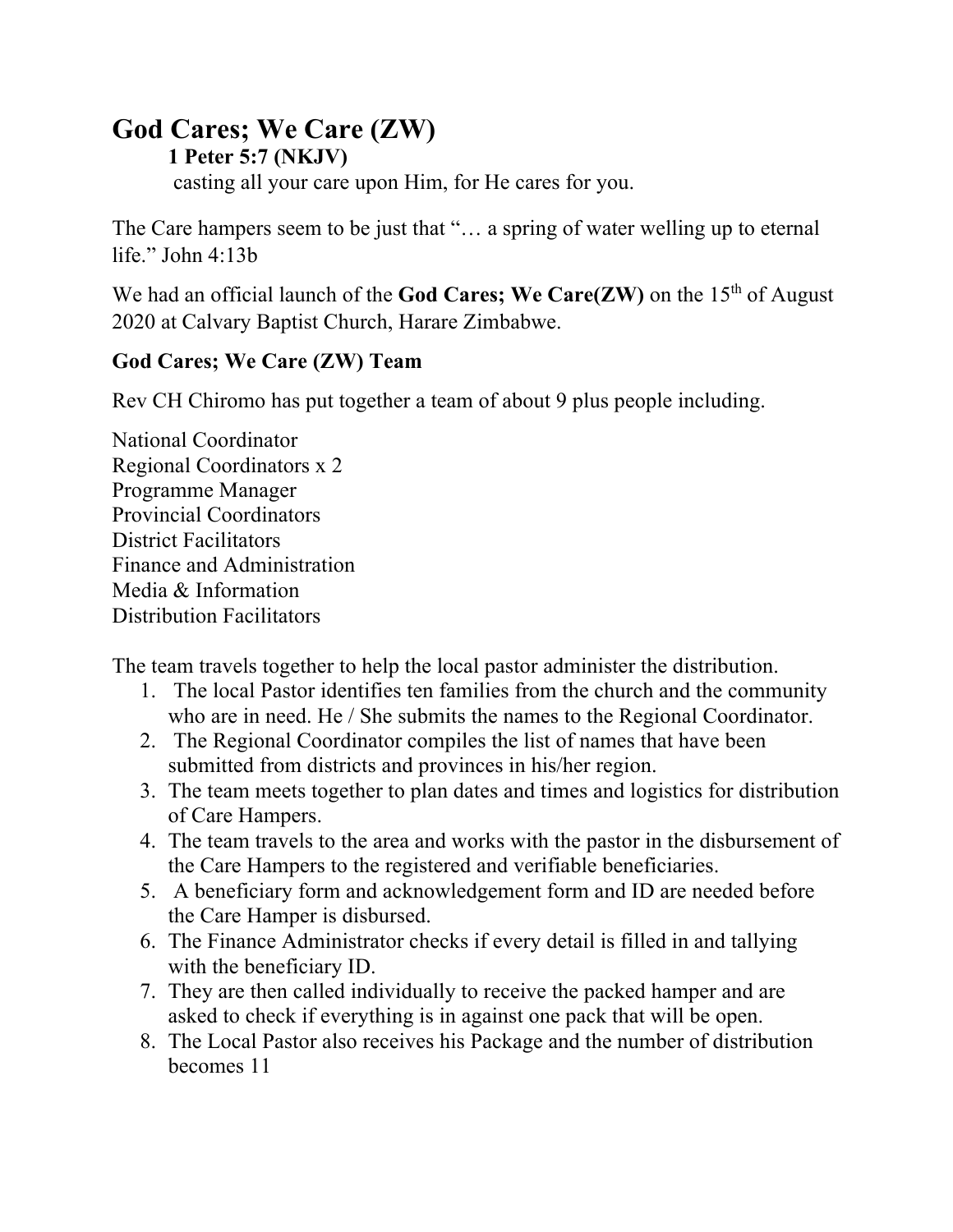9. After every family has received their hampers, the Local Pastor then gives his vote of thanks and the team moves to the next church.

Each **Care Hampers** constitute:

| <b>ITEMS</b>           |
|------------------------|
| 10kg Mealie Meal       |
| 2kg Sugar              |
| 2kg Rice               |
| 21 Cooking oil         |
| 2kg Flour              |
| <b>Dried Beans</b>     |
| 1kg Salt               |
| 1 bottle Peanut Butter |
| 2kg Washing Powder     |
| 150mls Toothpaste      |
| Sanitary Pads (1 Pack) |
| Jade Bathing soap      |
| 1kg Green Bar          |
| Sanitizer 100mls       |

We have added the sanitary pads. We realized that they are not readily accessible and affordable leading to the girl child and women employing unhygienic methods and jeopardizing the already frail health of the women.

As a result of these additions, we now calling it a CARE HAMPER instead of FOOD HAMPER.

Smiles flooded the faces of beneficiaries. Some could not hold their joy. They were cheering, dancing and singing, One of them was a 73 year old widow and grandmother. She lives with seven grandchildren, the drought and corona have literally cut off the meagre revenue. The care hamper was a welcome relief. She was grateful that the pastor had chosen her to be one of the recipients. "There are